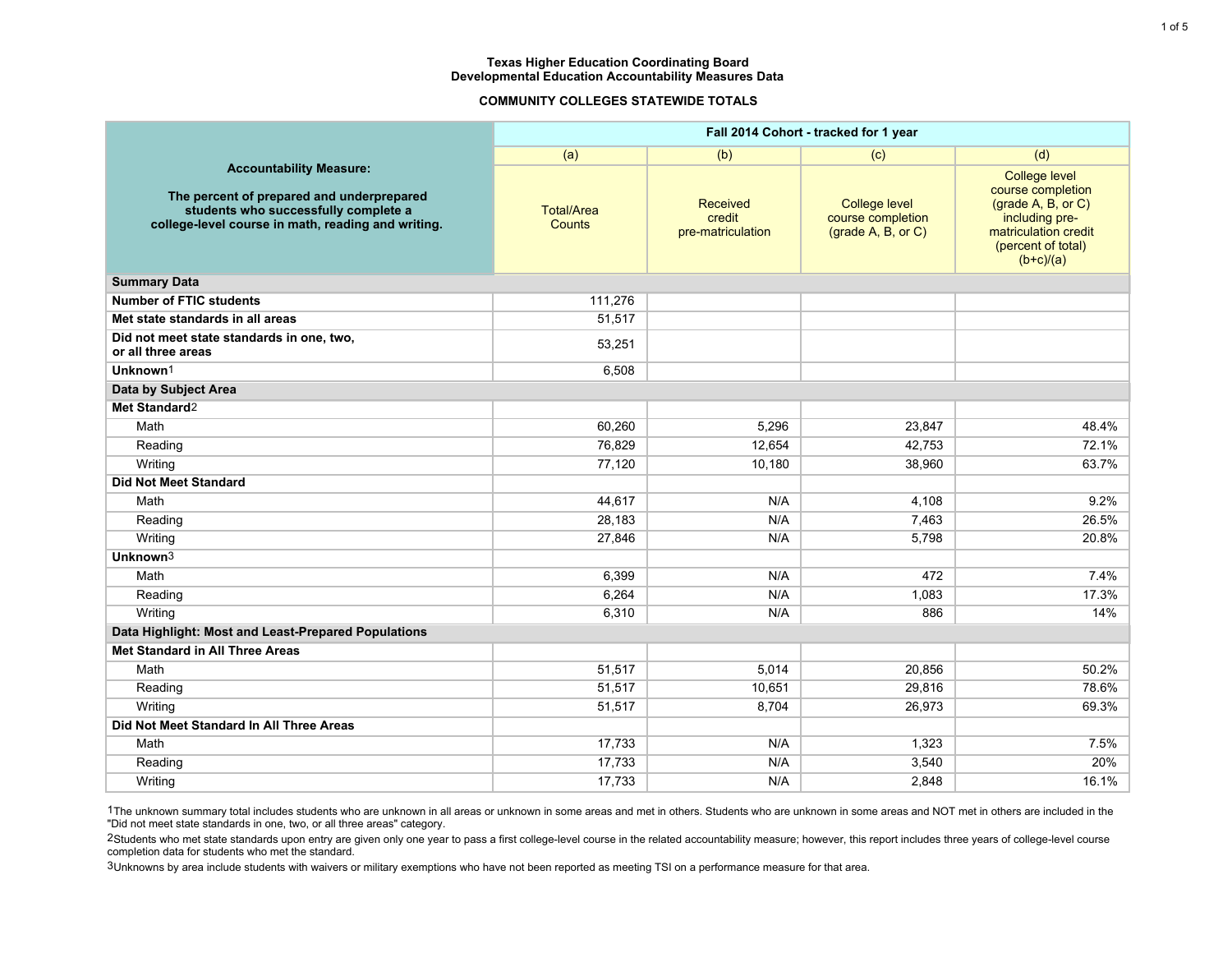## **COMMUNITY COLLEGES STATEWIDE TOTALS**

|                                                                                                                                                                           | Fall 2014 Cohort - tracked for 2 years |                                         |                                                                 |                                                                                                                                                |  |  |  |
|---------------------------------------------------------------------------------------------------------------------------------------------------------------------------|----------------------------------------|-----------------------------------------|-----------------------------------------------------------------|------------------------------------------------------------------------------------------------------------------------------------------------|--|--|--|
|                                                                                                                                                                           | (a)                                    | (b)                                     |                                                                 | (d)                                                                                                                                            |  |  |  |
| <b>Accountability Measure:</b><br>The percent of prepared and underprepared<br>students who successfully complete a<br>college-level course in math, reading and writing. | <b>Total/Area</b><br><b>Counts</b>     | Received<br>credit<br>pre-matriculation | <b>College level</b><br>course completion<br>(grade A, B, or C) | <b>College level</b><br>course completion<br>(grade A, B, or C)<br>including pre-<br>matriculation credit<br>(percent of total)<br>$(b+c)/(a)$ |  |  |  |
| <b>Summary Data</b>                                                                                                                                                       |                                        |                                         |                                                                 |                                                                                                                                                |  |  |  |
| <b>Number of FTIC students</b>                                                                                                                                            | 111,276                                |                                         |                                                                 |                                                                                                                                                |  |  |  |
| Met state standards in all areas                                                                                                                                          | 51,517                                 |                                         |                                                                 |                                                                                                                                                |  |  |  |
| Did not meet state standards in one, two,<br>or all three areas                                                                                                           | 53,251                                 |                                         |                                                                 |                                                                                                                                                |  |  |  |
| Unknown <sup>1</sup>                                                                                                                                                      | 6,508                                  |                                         |                                                                 |                                                                                                                                                |  |  |  |
| Data by Subject Area                                                                                                                                                      |                                        |                                         |                                                                 |                                                                                                                                                |  |  |  |
| Met Standard <sup>2</sup>                                                                                                                                                 |                                        |                                         |                                                                 |                                                                                                                                                |  |  |  |
| Math                                                                                                                                                                      | 60,260                                 | 5,296                                   | 29,565                                                          | 57.9%                                                                                                                                          |  |  |  |
| Reading                                                                                                                                                                   | 76,829                                 | 12,654                                  | 46,423                                                          | 76.9%                                                                                                                                          |  |  |  |
| Writing                                                                                                                                                                   | 77,120                                 | 10,180                                  | 44,297                                                          | 70.6%                                                                                                                                          |  |  |  |
| <b>Did Not Meet Standard</b>                                                                                                                                              |                                        |                                         |                                                                 |                                                                                                                                                |  |  |  |
| Math                                                                                                                                                                      | 44,617                                 | N/A                                     | 8,460                                                           | 19%                                                                                                                                            |  |  |  |
| Reading                                                                                                                                                                   | 28,183                                 | N/A                                     | 11,131                                                          | 39.5%                                                                                                                                          |  |  |  |
| Writing                                                                                                                                                                   | 27.846                                 | N/A                                     | 9.278                                                           | 33.3%                                                                                                                                          |  |  |  |
| Unknown <sup>3</sup>                                                                                                                                                      |                                        |                                         |                                                                 |                                                                                                                                                |  |  |  |
| Math                                                                                                                                                                      | 6,399                                  | N/A                                     | 746                                                             | 11.7%                                                                                                                                          |  |  |  |
| Reading                                                                                                                                                                   | 6,264                                  | N/A                                     | 1,402                                                           | 22.4%                                                                                                                                          |  |  |  |
| Writing                                                                                                                                                                   | 6,310                                  | N/A                                     | 1,202                                                           | 19%                                                                                                                                            |  |  |  |
| Data Highlight: Most and Least-Prepared Populations                                                                                                                       |                                        |                                         |                                                                 |                                                                                                                                                |  |  |  |
| Met Standard in All Three Areas                                                                                                                                           |                                        |                                         |                                                                 |                                                                                                                                                |  |  |  |
| Math                                                                                                                                                                      | 51,517                                 | 5,014                                   | 25,848                                                          | 59.9%                                                                                                                                          |  |  |  |
| Reading                                                                                                                                                                   | 51,517                                 | 10,651                                  | 31,887                                                          | 82.6%                                                                                                                                          |  |  |  |
| Writing                                                                                                                                                                   | 51,517                                 | 8,704                                   | 30,356                                                          | 75.8%                                                                                                                                          |  |  |  |
| Did Not Meet Standard In All Three Areas                                                                                                                                  |                                        |                                         |                                                                 |                                                                                                                                                |  |  |  |
| Math                                                                                                                                                                      | 17,733                                 | N/A                                     | 2,641                                                           | 14.9%                                                                                                                                          |  |  |  |
| Reading                                                                                                                                                                   | 17,733                                 | N/A                                     | 5,731                                                           | 32.3%                                                                                                                                          |  |  |  |
| Writing                                                                                                                                                                   | 17,733                                 | N/A                                     | 4,959                                                           | 28%                                                                                                                                            |  |  |  |

1The unknown summary total includes students who are unknown in all areas or unknown in some areas and met in others. Students who are unknown in some areas and NOT met in others are included in the "Did not meet state standards in one, two, or all three areas" category.

2Students who met state standards upon entry are given only one year to pass a first college-level course in the related accountability measure; however, this report includes three years of college-level course completion data for students who met the standard.

3Unknowns by area include students with waivers or military exemptions who have not been reported as meeting TSI on a performance measure for that area.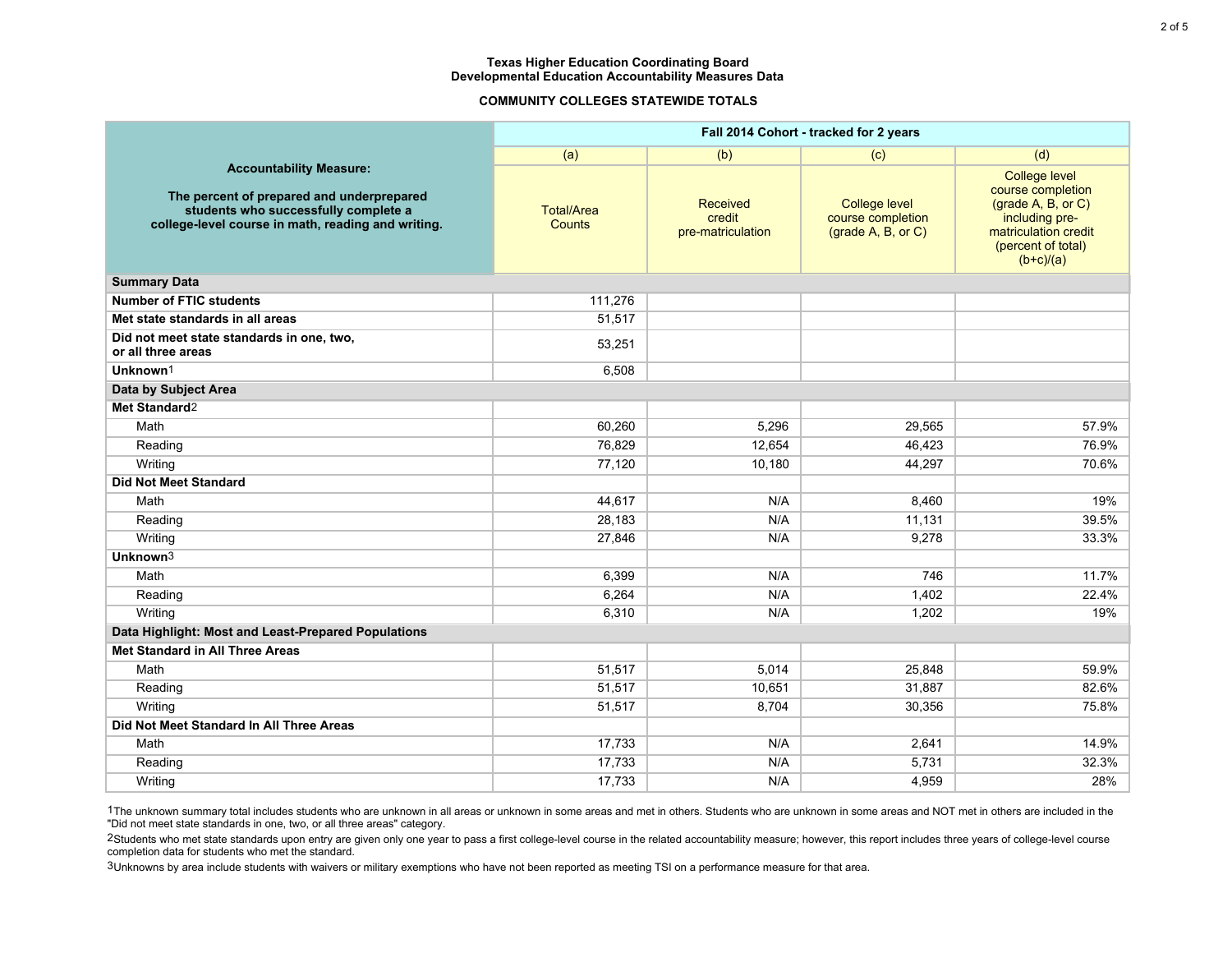## **COMMUNITY COLLEGES STATEWIDE TOTALS**

|                                                                                                                                       | Fall 2014 Cohort - tracked for 1 year |                                                           |                                                                                                            |                                                                                      |                                                                  |                                                                                                   |                                                                                        |                                                                                                                                                         |
|---------------------------------------------------------------------------------------------------------------------------------------|---------------------------------------|-----------------------------------------------------------|------------------------------------------------------------------------------------------------------------|--------------------------------------------------------------------------------------|------------------------------------------------------------------|---------------------------------------------------------------------------------------------------|----------------------------------------------------------------------------------------|---------------------------------------------------------------------------------------------------------------------------------------------------------|
|                                                                                                                                       | (a)                                   | (b)                                                       | (c)                                                                                                        | (d)                                                                                  | (e)                                                              | (f)                                                                                               | (g)                                                                                    | (h)                                                                                                                                                     |
| <b>Accountability Measure:</b><br>The number and percent of underprepared<br>students who satisfied TSI obligation<br>within 2 years. | <b>Total/Area</b><br><b>Counts</b>    | <b>Number</b><br>attempting<br>developmental<br>education | <b>Percent</b><br>attempting<br>developmental<br>education<br>(includes DevEd<br>interventions)<br>(b)/(a) | <b>TSI obligations</b><br>met (of those<br>attempting<br>developmental<br>education) | <b>TSI obligations</b><br>met through<br>any means<br>(of total) | <b>TSI obligations</b><br>met (% of those<br>attempting<br>developmental<br>education)<br>(d)/(b) | <b>TSI obligations</b><br>met (% of total)<br>as reported<br>by institution<br>(e)/(a) | <b>TSI obligations</b><br>met based on TSI<br>reporting or passed<br>1st college-level<br>course (% of total)<br>(e) and/or<br>Passed <sup>3</sup> /(a) |
| <b>Summary Data</b>                                                                                                                   |                                       |                                                           |                                                                                                            |                                                                                      |                                                                  |                                                                                                   |                                                                                        |                                                                                                                                                         |
| <b>Number of FTIC students (Total)</b>                                                                                                | 111,276                               |                                                           |                                                                                                            |                                                                                      |                                                                  |                                                                                                   |                                                                                        |                                                                                                                                                         |
| Met state standards in all areas                                                                                                      | 51,517                                |                                                           |                                                                                                            |                                                                                      |                                                                  |                                                                                                   |                                                                                        |                                                                                                                                                         |
| Did not meet state standards in one, two,<br>or all three areas                                                                       | 53,251                                |                                                           |                                                                                                            |                                                                                      |                                                                  |                                                                                                   |                                                                                        |                                                                                                                                                         |
| Unknown <sup>1</sup>                                                                                                                  | 6,508                                 |                                                           |                                                                                                            |                                                                                      |                                                                  |                                                                                                   |                                                                                        |                                                                                                                                                         |
| Data by Subject Area                                                                                                                  |                                       |                                                           |                                                                                                            |                                                                                      |                                                                  |                                                                                                   |                                                                                        |                                                                                                                                                         |
| <b>Met Standard</b>                                                                                                                   |                                       |                                                           |                                                                                                            |                                                                                      |                                                                  |                                                                                                   |                                                                                        |                                                                                                                                                         |
| Math                                                                                                                                  | 60,260                                | 2,138                                                     | 3.5%                                                                                                       | N/A                                                                                  | N/A                                                              | N/A                                                                                               | N/A                                                                                    | N/A                                                                                                                                                     |
| Reading                                                                                                                               | 76,829                                | 3,576                                                     | 4.7%                                                                                                       | N/A                                                                                  | N/A                                                              | N/A                                                                                               | N/A                                                                                    | N/A                                                                                                                                                     |
| Writing                                                                                                                               | 77,120                                | 4,168                                                     | 5.4%                                                                                                       | N/A                                                                                  | N/A                                                              | N/A                                                                                               | N/A                                                                                    | N/A                                                                                                                                                     |
| <b>Did Not Meet Standard</b>                                                                                                          |                                       |                                                           |                                                                                                            |                                                                                      |                                                                  |                                                                                                   |                                                                                        |                                                                                                                                                         |
| Math                                                                                                                                  | 44,617                                | 31,962                                                    | 71.6%                                                                                                      | 9,475                                                                                | 11,157                                                           | 29.6%                                                                                             | 25%                                                                                    | 26.2%                                                                                                                                                   |
| Reading                                                                                                                               | 28,183                                | 19,348                                                    | 68.7%                                                                                                      | 9,514                                                                                | 12,104                                                           | 49.2%                                                                                             | 42.9%                                                                                  | 45.8%                                                                                                                                                   |
| Writing                                                                                                                               | 27,846                                | 18,993                                                    | 68.2%                                                                                                      | 9,175                                                                                | 11,070                                                           | 48.3%                                                                                             | 39.8%                                                                                  | 42.3%                                                                                                                                                   |
| Unknown <sup>2</sup>                                                                                                                  |                                       |                                                           |                                                                                                            |                                                                                      |                                                                  |                                                                                                   |                                                                                        |                                                                                                                                                         |
| Math                                                                                                                                  | 6,399                                 | 626                                                       | 9.8%                                                                                                       | N/A                                                                                  | N/A                                                              | N/A                                                                                               | N/A                                                                                    | N/A                                                                                                                                                     |
| Reading                                                                                                                               | 6,264                                 | 673                                                       | 10.7%                                                                                                      | N/A                                                                                  | N/A                                                              | N/A                                                                                               | N/A                                                                                    | N/A                                                                                                                                                     |
| Writing                                                                                                                               | 6,310                                 | 821                                                       | 13%                                                                                                        | N/A                                                                                  | N/A                                                              | N/A                                                                                               | N/A                                                                                    | N/A                                                                                                                                                     |
| Data Highlight: Most and Least-Prepared Populations                                                                                   |                                       |                                                           |                                                                                                            |                                                                                      |                                                                  |                                                                                                   |                                                                                        |                                                                                                                                                         |
| Met Standard in All Three Areas                                                                                                       |                                       |                                                           |                                                                                                            |                                                                                      |                                                                  |                                                                                                   |                                                                                        |                                                                                                                                                         |
| Math                                                                                                                                  | 51,517                                | 1,605                                                     | 3.1%                                                                                                       | N/A                                                                                  | N/A                                                              | N/A                                                                                               | N/A                                                                                    | N/A                                                                                                                                                     |
| Reading                                                                                                                               | 51,517                                | 569                                                       | 1.1%                                                                                                       | N/A                                                                                  | N/A                                                              | N/A                                                                                               | N/A                                                                                    | N/A                                                                                                                                                     |
| Writing                                                                                                                               | 51,517                                | 599                                                       | 1.2%                                                                                                       | N/A                                                                                  | N/A                                                              | N/A                                                                                               | N/A                                                                                    | N/A                                                                                                                                                     |
| Did Not Meet Standard In All Three Areas                                                                                              |                                       |                                                           |                                                                                                            |                                                                                      |                                                                  |                                                                                                   |                                                                                        |                                                                                                                                                         |
| Math                                                                                                                                  | 17,733                                | 11,281                                                    | 63.6%                                                                                                      | 2,549                                                                                | 3,406                                                            | 22.6%                                                                                             | 19.2%                                                                                  | 20.7%                                                                                                                                                   |
| Reading                                                                                                                               | 17,733                                | 11,855                                                    | 66.9%                                                                                                      | 5,013                                                                                | 6,312                                                            | 42.3%                                                                                             | 35.6%                                                                                  | 38.4%                                                                                                                                                   |
| Writing                                                                                                                               | 17,733                                | 11,718                                                    | 66.1%                                                                                                      | 4,871                                                                                | 5,919                                                            | 41.6%                                                                                             | 33.4%                                                                                  | 35.9%                                                                                                                                                   |

1The unknown summary total includes students who are unknown in all areas or unknown in some areas and the areas and areas and there are included in the "Did not meet state standards in one, two, or all three areas" category.

2Unknowns by area include students with waivers or military exemptions who have not been reported as meeting TSI on a performance measure for that area.

3Passed is the number of students who passed a first college-level course as shown on a prior table.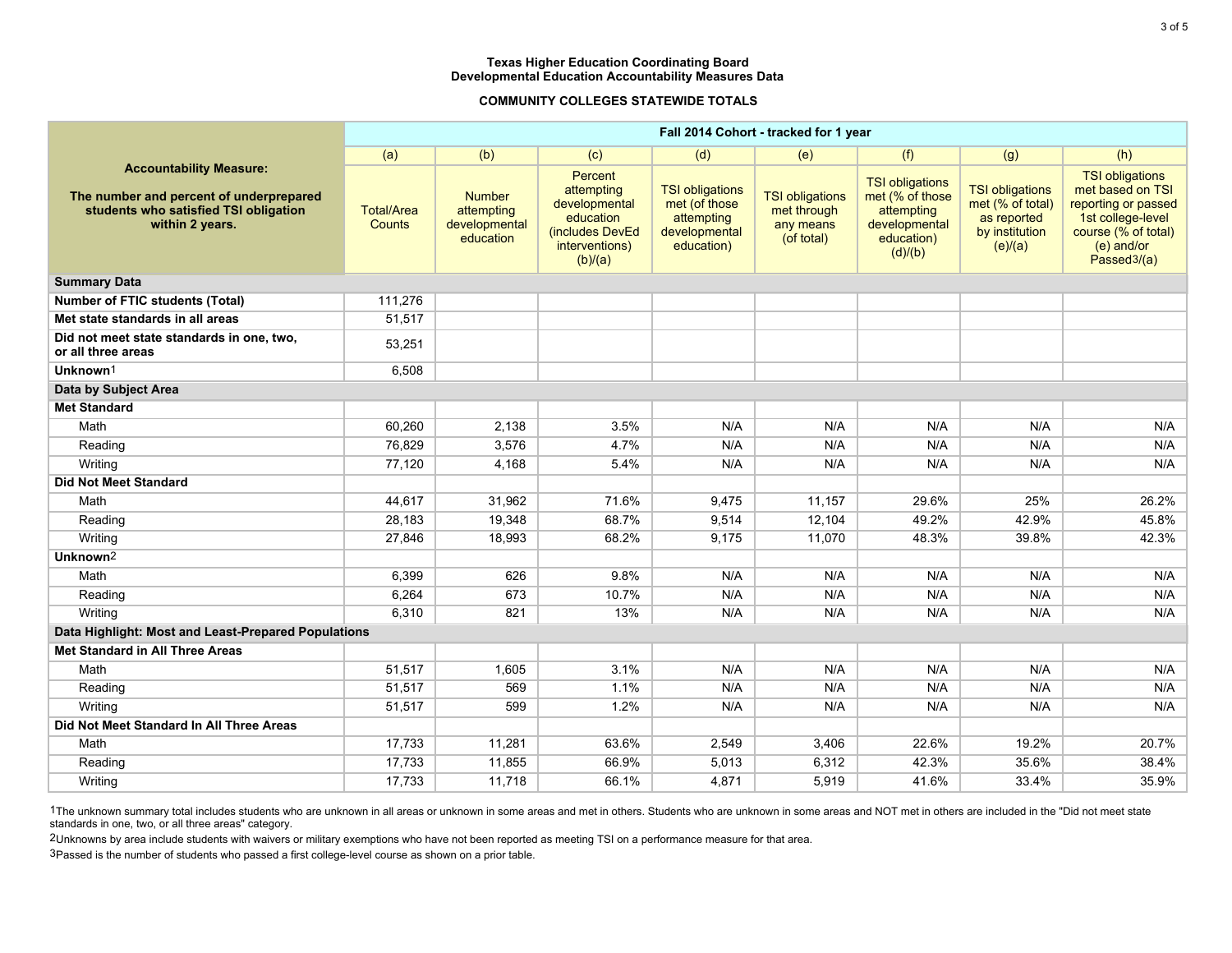# **COMMUNITY COLLEGES STATEWIDE TOTALS**

|                                                                                                                                       | Fall 2014 Cohort - tracked for 2 years |                                                           |                                                                                                            |                                                                                      |                                                                  |                                                                                                   |                                                                                        |                                                                                                                                                         |
|---------------------------------------------------------------------------------------------------------------------------------------|----------------------------------------|-----------------------------------------------------------|------------------------------------------------------------------------------------------------------------|--------------------------------------------------------------------------------------|------------------------------------------------------------------|---------------------------------------------------------------------------------------------------|----------------------------------------------------------------------------------------|---------------------------------------------------------------------------------------------------------------------------------------------------------|
|                                                                                                                                       | (a)                                    | (b)                                                       | (c)                                                                                                        | (d)                                                                                  | (e)                                                              | (f)                                                                                               | (g)                                                                                    | (h)                                                                                                                                                     |
| <b>Accountability Measure:</b><br>The number and percent of underprepared<br>students who satisfied TSI obligation<br>within 2 years. | <b>Total/Area</b><br><b>Counts</b>     | <b>Number</b><br>attempting<br>developmental<br>education | <b>Percent</b><br>attempting<br>developmental<br>education<br>(includes DevEd<br>interventions)<br>(b)/(a) | <b>TSI obligations</b><br>met (of those<br>attempting<br>developmental<br>education) | <b>TSI obligations</b><br>met through<br>any means<br>(of total) | <b>TSI obligations</b><br>met (% of those<br>attempting<br>developmental<br>education)<br>(d)/(b) | <b>TSI obligations</b><br>met (% of total)<br>as reported<br>by institution<br>(e)/(a) | <b>TSI obligations</b><br>met based on TSI<br>reporting or passed<br>1st college-level<br>course (% of total)<br>(e) and/or<br>Passed <sup>3</sup> /(a) |
| <b>Summary Data</b>                                                                                                                   |                                        |                                                           |                                                                                                            |                                                                                      |                                                                  |                                                                                                   |                                                                                        |                                                                                                                                                         |
| <b>Number of FTIC students (Total)</b>                                                                                                | 111,276                                |                                                           |                                                                                                            |                                                                                      |                                                                  |                                                                                                   |                                                                                        |                                                                                                                                                         |
| Met state standards in all areas                                                                                                      | 51,517                                 |                                                           |                                                                                                            |                                                                                      |                                                                  |                                                                                                   |                                                                                        |                                                                                                                                                         |
| Did not meet state standards in one, two,<br>or all three areas                                                                       | 53,251                                 |                                                           |                                                                                                            |                                                                                      |                                                                  |                                                                                                   |                                                                                        |                                                                                                                                                         |
| Unknown <sup>1</sup>                                                                                                                  | 6,508                                  |                                                           |                                                                                                            |                                                                                      |                                                                  |                                                                                                   |                                                                                        |                                                                                                                                                         |
| Data by Subject Area                                                                                                                  |                                        |                                                           |                                                                                                            |                                                                                      |                                                                  |                                                                                                   |                                                                                        |                                                                                                                                                         |
| <b>Met Standard</b>                                                                                                                   |                                        |                                                           |                                                                                                            |                                                                                      |                                                                  |                                                                                                   |                                                                                        |                                                                                                                                                         |
| Math                                                                                                                                  | 60,260                                 | 2,605                                                     | 4.3%                                                                                                       | N/A                                                                                  | N/A                                                              | N/A                                                                                               | N/A                                                                                    | N/A                                                                                                                                                     |
| Reading                                                                                                                               | 76,829                                 | 3,814                                                     | 5%                                                                                                         | N/A                                                                                  | N/A                                                              | N/A                                                                                               | N/A                                                                                    | N/A                                                                                                                                                     |
| Writing                                                                                                                               | 77,120                                 | 4,394                                                     | 5.7%                                                                                                       | N/A                                                                                  | N/A                                                              | N/A                                                                                               | N/A                                                                                    | N/A                                                                                                                                                     |
| <b>Did Not Meet Standard</b>                                                                                                          |                                        |                                                           |                                                                                                            |                                                                                      |                                                                  |                                                                                                   |                                                                                        |                                                                                                                                                         |
| Math                                                                                                                                  | 44,617                                 | 33,310                                                    | 74.7%                                                                                                      | 13,911                                                                               | 16,272                                                           | 41.8%                                                                                             | 36.5%                                                                                  | 37.3%                                                                                                                                                   |
| Reading                                                                                                                               | 28,183                                 | 19,859                                                    | 70.5%                                                                                                      | 11,839                                                                               | 14,943                                                           | 59.6%                                                                                             | 53%                                                                                    | 54.9%                                                                                                                                                   |
| Writing                                                                                                                               | 27,846                                 | 19,592                                                    | 70.4%                                                                                                      | 11,422                                                                               | 13,881                                                           | 58.3%                                                                                             | 49.8%                                                                                  | 51.5%                                                                                                                                                   |
| Unknown <sup>2</sup>                                                                                                                  |                                        |                                                           |                                                                                                            |                                                                                      |                                                                  |                                                                                                   |                                                                                        |                                                                                                                                                         |
| Math                                                                                                                                  | 6,399                                  | 866                                                       | 13.5%                                                                                                      | N/A                                                                                  | N/A                                                              | N/A                                                                                               | N/A                                                                                    | N/A                                                                                                                                                     |
| Reading                                                                                                                               | 6,264                                  | 804                                                       | 12.8%                                                                                                      | N/A                                                                                  | N/A                                                              | N/A                                                                                               | N/A                                                                                    | N/A                                                                                                                                                     |
| Writing                                                                                                                               | 6,310                                  | 915                                                       | 14.5%                                                                                                      | N/A                                                                                  | N/A                                                              | N/A                                                                                               | N/A                                                                                    | N/A                                                                                                                                                     |
| Data Highlight: Most and Least-Prepared Populations                                                                                   |                                        |                                                           |                                                                                                            |                                                                                      |                                                                  |                                                                                                   |                                                                                        |                                                                                                                                                         |
| Met Standard in All Three Areas                                                                                                       |                                        |                                                           |                                                                                                            |                                                                                      |                                                                  |                                                                                                   |                                                                                        |                                                                                                                                                         |
| Math                                                                                                                                  | 51,517                                 | 1,973                                                     | 3.8%                                                                                                       | N/A                                                                                  | N/A                                                              | N/A                                                                                               | N/A                                                                                    | N/A                                                                                                                                                     |
| Reading                                                                                                                               | 51,517                                 | 631                                                       | 1.2%                                                                                                       | N/A                                                                                  | N/A                                                              | N/A                                                                                               | N/A                                                                                    | N/A                                                                                                                                                     |
| Writing                                                                                                                               | 51,517                                 | 668                                                       | 1.3%                                                                                                       | N/A                                                                                  | N/A                                                              | N/A                                                                                               | N/A                                                                                    | N/A                                                                                                                                                     |
| Did Not Meet Standard In All Three Areas                                                                                              |                                        |                                                           |                                                                                                            |                                                                                      |                                                                  |                                                                                                   |                                                                                        |                                                                                                                                                         |
| Math                                                                                                                                  | 17,733                                 | 11,815                                                    | 66.6%                                                                                                      | 4,029                                                                                | 5,180                                                            | 34.1%                                                                                             | 29.2%                                                                                  | 30.4%                                                                                                                                                   |
| Reading                                                                                                                               | 17,733                                 | 12,226                                                    | 68.9%                                                                                                      | 6,491                                                                                | 8,104                                                            | 53.1%                                                                                             | 45.7%                                                                                  | 47.8%                                                                                                                                                   |
| Writing                                                                                                                               | 17,733                                 | 12,144                                                    | 68.5%                                                                                                      | 6,335                                                                                | 7,711                                                            | 52.2%                                                                                             | 43.5%                                                                                  | 45.3%                                                                                                                                                   |

1The unknown summary total includes students who are unknown in all areas or unknown in some areas and the areas and areas and there are included in the "Did not meet state standards in one, two, or all three areas" category.

2Unknowns by area include students with waivers or military exemptions who have not been reported as meeting TSI on a performance measure for that area.

3Passed is the number of students who passed a first college-level course as shown on a prior table.